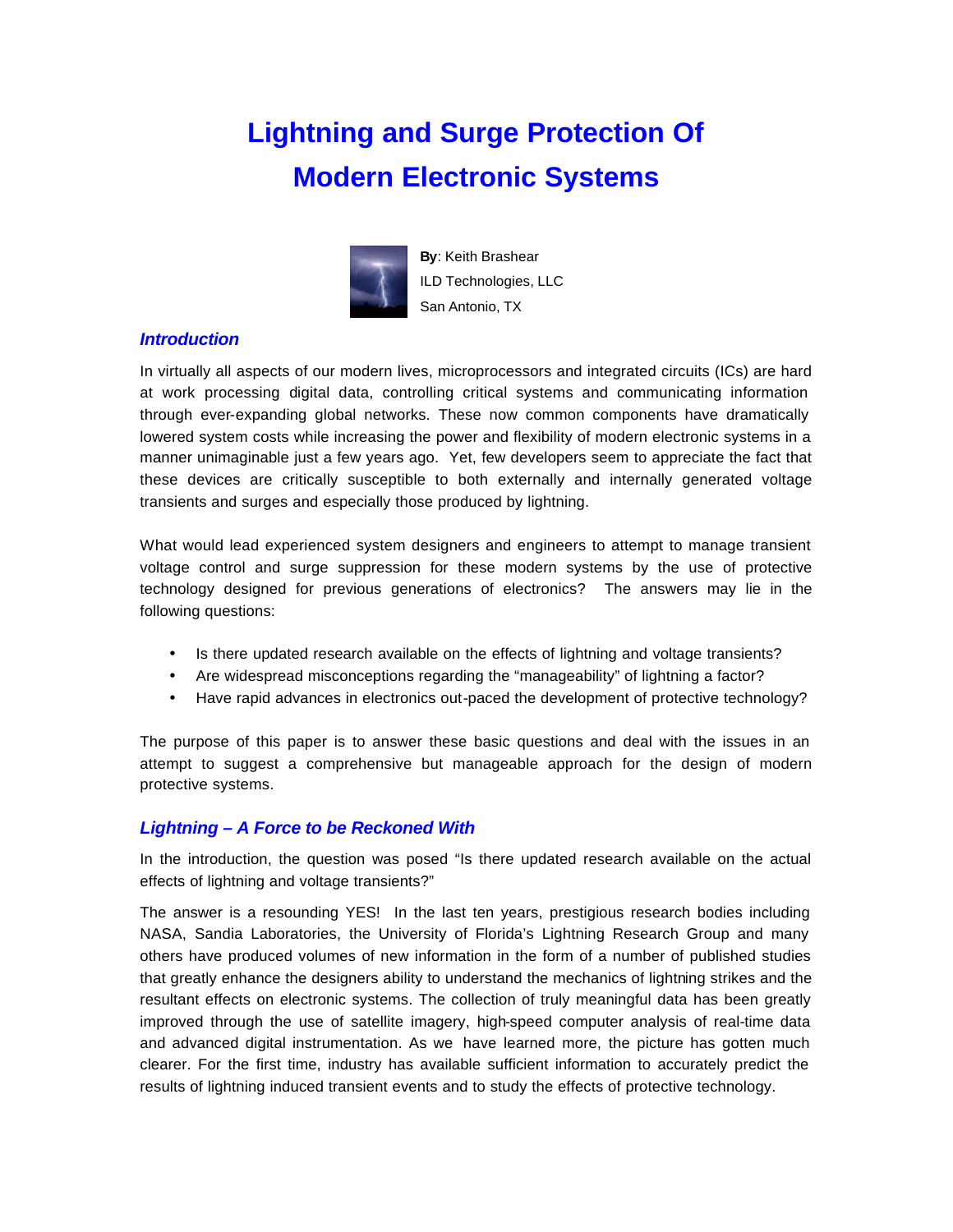#### *Knowledge is Power – An Overview of Lightning*

## Strike Frequency

The National Oceanic and Atmospheric Administration (NOAA) reports at any single second there are over 2,000 thunderstorms occurring around the globe, and in that same instant, on average, lightning has struck somewhere in the U.S. six times. Figure 1 shows the five year average flash density.



Figure 1 Lightning Flash Density Map (Courtesy of Vaisala-GAI)

#### Lightning Statistics

- Cloud-To-Ground lightning strikes occur about 20 million times per year in the US.
- One in every 50 US Cloud-To-Ground strikes results in an insurance claim payout
- Estimated US annual damages from lightning: \$5,000,000,000.
- Lightning Strike Claims Paid per year (US) = \$820,000,000.00 \*\*
- Lightning claims represent approx. 7.5% of all US insurance company distributions.

*Notes:* 

*All data this page courtesy of the US Insurance Institute and is representative of private sector data only \*\* Claims paid per year listed above do not include US government property losses.*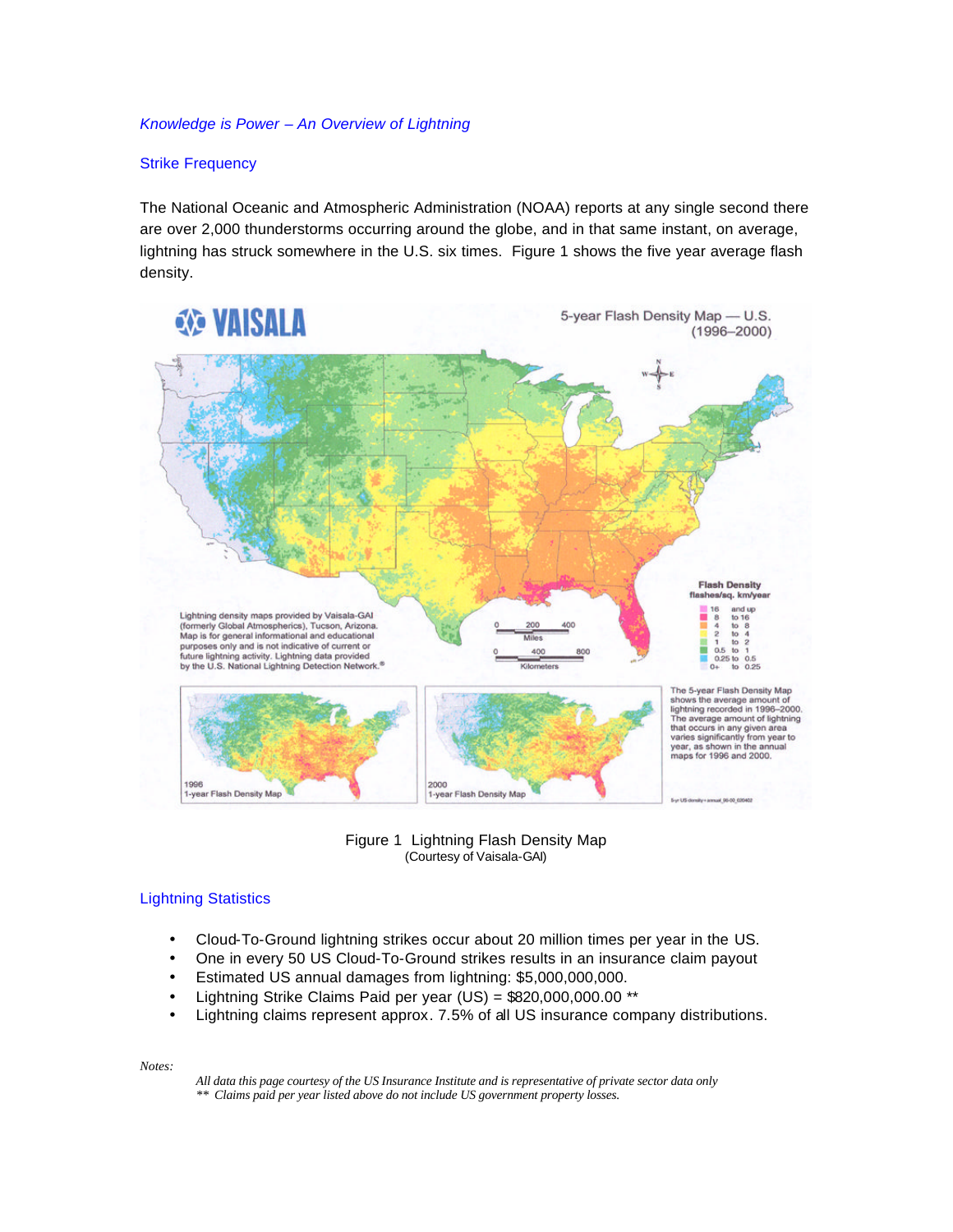## The Nature of Lightning

Lightning is the natural equalization of charge potential that builds in thunderstorms between various regions of a cumulonimbus cloud and also the surface of the earth. The effect of updrafts acting upon water droplets and ice particles results in separation of charges in the upper and lower region of the cloud. In the typical thunderstorm, the lower region of the cloud becomes strongly negative and this in turn induces positive charging of the earth's surface below the cloud. When the charge potential between becomes large enough to break down the normally resistive characteristic of the air, a lightning bolt occurs. Bolts also frequently occur cloud-to-ground (CG), between various regions within a single cloud (IC), or between two clouds (CC) through similar actions. In all cases, this process repeats itself as long as the thunderstorm continues to receive sufficient energy in the form of heat to regenerate the charge separation/equalization process.

Lightning Bolt Characteristics

- Voltage of up to 100,000,000 Volts and current as high as 300,000 Amperes
- The return stroke (main stroke) is approximately 30 microseconds in duration.
- There are typically  $4 16$  return strokes per lightning bolt.
- Typical bolt duration of 20 50 milliseconds.
- Temperature reaching to 50,000 degrees F (5 times hotter than the surface of the sun.)
- Radius of primary surface electrical influence = 60 feet.
- Power expended can be billions of Watts per bolt.
- Lightning displays characteristics of both Direct Current and Alternating Current in the form of Radio Frequency (RF) energy.

## How The Damage Is Done

Lightning damage falls into two main categories – Primary and Secondary Effects. These will be briefly described below:

- Primary Effect Direct lightning strikes are a major cause of fire, instant destruction of property, electrocution injury and death. As one of the most common natural phenomenon known to man, there has been no practical method developed to prevent lightning strikes or to avoid damage caused by a direct hit. The most common technology for dealing with this effect is to divert the strike energy to a *properly* grounded lightning rod or cabling system.
- Secondary Effects Approximately 1000 times more likely to occur than primary effects for any given facility, secondary effects are the damage caused to sensitive electronic devices, electrical networks and systems well outside of a CG strike point or as a result of Cloud-to-Cloud (CC) strike. There are three secondary effects that are most commonly observed – Direct Energization, Low Side Surge and ElectroMagnetic Pulse (EMP). These will be discussed below:

**Direct Energization:** This is the most obvious and potentially damaging effect of lightning. A strike on the electrical cabling or other conductive pathways routed to a facility can introduce dangerous energy surges into equipment connected at both ends of the pathway. Although the strike may be a considerable distance from the facility, it may be easily introduced into that facility by cabling, railroad tracks or even utility piping. Common surge suppression technology is not generally effective against lightning.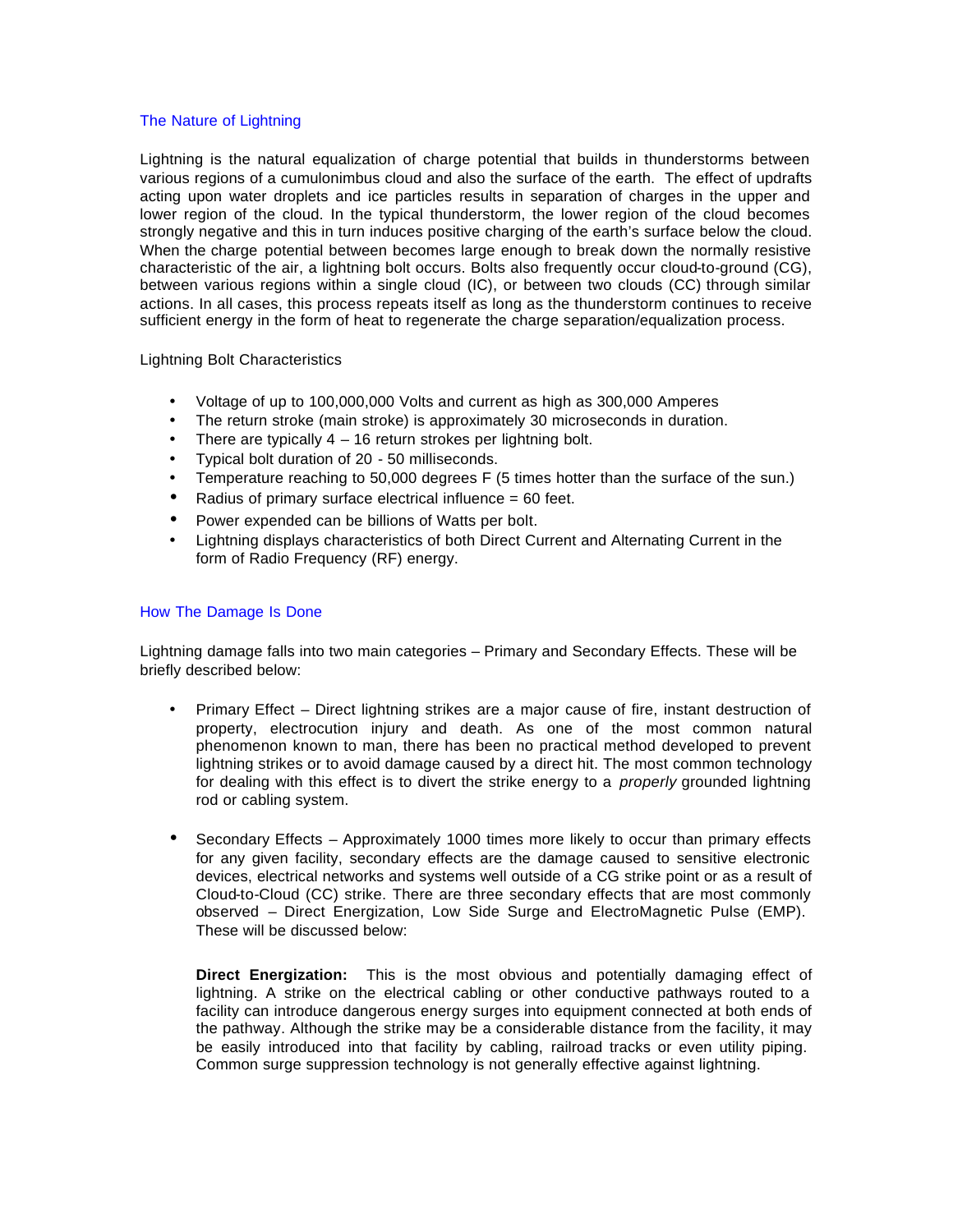**Near Field Coupling (EMP):** Because the underside of a highly charged cloud usually carries a tremendous negative potential, an enormous electric field is developed in areas adjacent to the strike path at the moment of discharge. As a result, high currents (in tens to hundreds of kiloamperes) can develop along any electrically conductive paths to ground within the area affected by this field. The reader should note that these fields are developed in all lightning strikes including Cloud-To-Cloud events that do not directly contact earth. Remediation of these common effects cannot be accomplished through conventional grounding systems.

Example: Field strengths of 8000 volts/meter have been observed within 1 mile of a major CG lightning strike. Exposure of 10 meters of system cable to this field could produce an induced potential of 80,000 volts on system wiring.

**Ground Potential Rise (GPR):** This effect is a form of resistive coupling that occurs when a ground potential gradient forms in areas adjacent to the earth contact point of a CG strike. Low Side Surge (LSS) is the result and it is easily the most common point of introduction of damaging energy into sensitive control and monitoring circuitry. During a lightning induced GPR event, the ground reference point that electronic systems critically depend upon for diversion of "excess" energy can actually become a *source* of this energy. Commonly relied upon protective devices and their connected grounding systems are simply not designed to handle lightning related energy and may actually become the pathway for this destructive energy to enter the system. If an ideal low impedance single point grounding system (SPGS) existed in the facility, then resistive coupling due to GPR would be a non-issue. Since this is almost never the case in actual practice because of the relative size, complexity, and disparity of ages of different parts of the facility, most facility grounds tend to behave as a multipoint grounding system.

> Example: A CG lightning strike of 100,000,000 Volts at 300,000 Amperes of current into ground having inductance of .5x10-6 Henrys and a rise time of 2x10-6 Seconds could produce a Ground Potential Rise of 75,000 volts.

## Totaling Up The Risks

To recap some of the major points that what we have now learned about lightning, a brief review of the following may prove useful:

- Lightning does not have to *directly* strike a facility to do real damage.
- Protection currently in place may be fine for normal surges caused by load switching and utility transients, but will not be effective against lightning. They may even put system equipment at *greater* risk by providing a pathway through sensitive equipment.
- A typical facility ground will *not* provide necessary protection from lightning and may actually *contribute* to damage through Ground Potential Rise.
- To provide highly *reliable* protection, a lightning protection system design must address direct strikes, energization of all incoming lines, ElectroMagnetic Pulse, and the effects of Ground Potential Rise.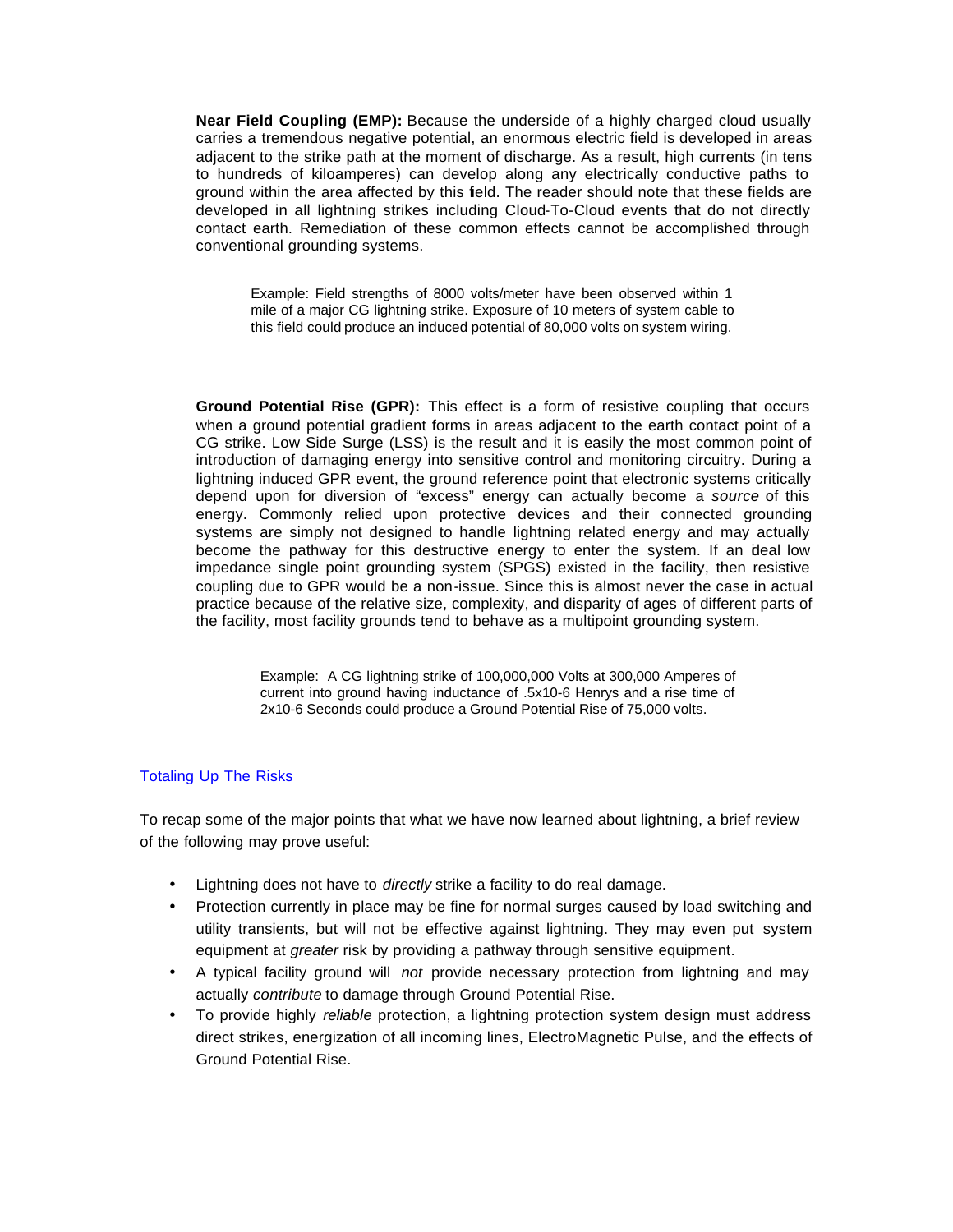## *Sensitivity of Microprocessors and Integrated Circuits*

Microprocessors are subject to weakening damage from reverse electrical energy as little as one micro joule as can be seen in Figure 2 below. Integrated circuits are subject to damage from with as little as 10 microjoules. To conceptualize a microjoule, snap your fingers. This relatively tiny expenditure of mechanical energy is equivalent to approximately 10 micro joules of electrical energy, the limit for an IC and 10 times more energy than is required to damage a typical microprocessor.



Figure 2 - Operating Limits of Electronic Components

With the above chart in mind, it's not difficult to visualize the relatively destructive effects of a 50,000 volt surge riding on the pin of an IC or microprocessor of a common digital device.

# *Destruction, Damage, or Blue Sky Failures*

Approximately 5% of digital device failures are due to catastrophic causes such as lightning strikes, transmission faults, or brownouts. The remaining 95% of failures are due to repeated degradation of the equipment from transients that fall into a category between safe or normal and catastrophic operation of a microprocessor or an IC.

The result of repeated attacks on solid state devices by transients, shown in Figure 3 below as short-duration "spikes" on otherwise normal waveforms, is the seemingly unexplained "blue sky" failures of the devices and a significant reduction in the mean-time-between-failures (MBTF) of the system components.

Although modern electronic systems include intricate circuitry designed to filter such transients, there is a limit to their effectiveness. If the effective surge is large enough, as in a lightning related event, damage will inevitably occur and performance will be affected. When the accumulated damage reaches a critical level, the component will fail.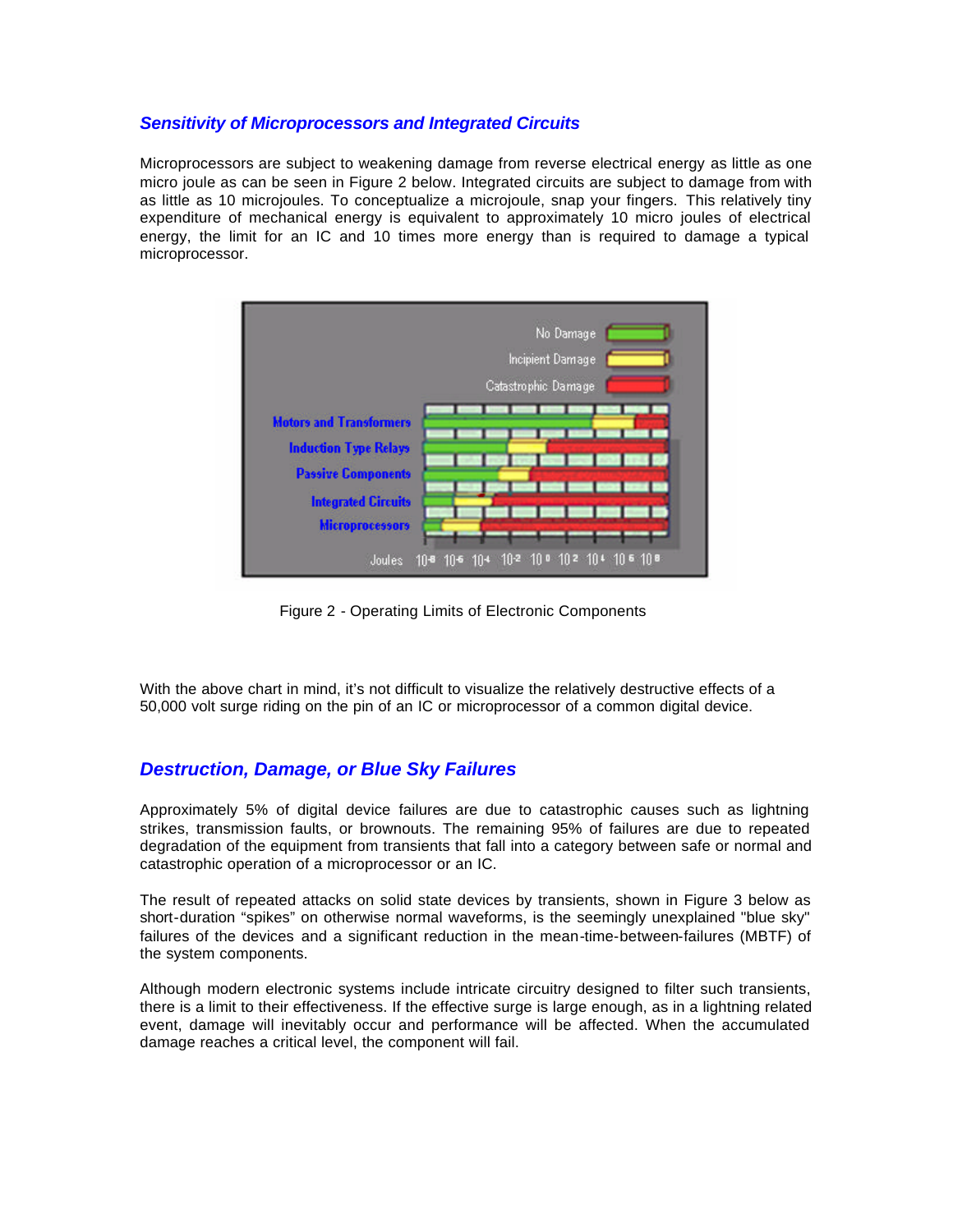



*Dual trace oscilloscope plot illustrating the effect that power line surges may have on connected low-voltage subsystem components. Surges are seen as "spikes" on otherwise normal waveforms.*

## *Characteristics of Affected Equipment*

Equipment damaged by long-term exposure to degrading surges and power transients displays a variety of typical behavior patterns. These are described below:

- Let's start with the obvious first. A facility that experiences frequent dimming of lights, brownouts, and partial or total disruption of electrical service during times of normal operation is a prime candidate for problems. Uninterruptable Power Supplies (UPS), Surge Suppression Devices and System Grounding should be considered possible suspect.
- Computer Systems Symptoms of degraded performance include unexplained data loss, errors in data transmission for networked systems, bios errors on POST, system slowdowns, erratic behavior and unexplained lockups.
- Control Systems Unexplained loss of Input/Output (I/O) sections of otherwise operational circuitry, I/O card failures in Programmable Logic Controllers (PLCs) or Distributed Control Systems (DCSs), data transmission errors, erratic behavior and the sudden onset of a frequent need to reboot key system components.
- CCTV Camera Systems Sudden loss of input channels in otherwise operational devices, lines or pixel damage appearing in video monitors, data loss in recording systems.
- Audio Systems Unexplained system noise including hum and hiss.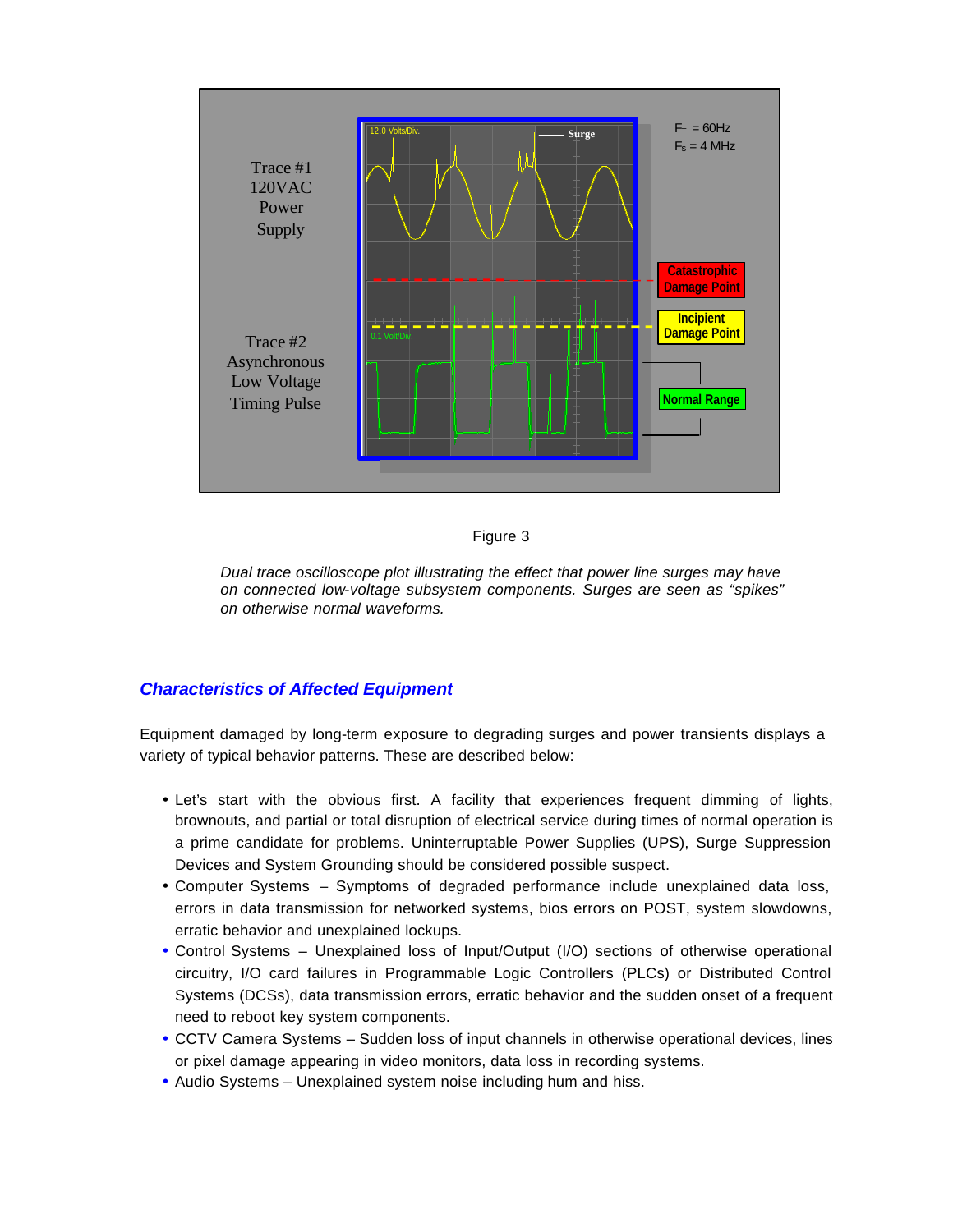#### *Hold The Phone! I Was Under The Impression ….*

At this point, we should address a few of those misconceptions that we talked about in the Introduction. Here are a few frequently asked questions:

#### 1. Won't my National Electrical Code, Article 250 compliant ground protect our facility?

Not against lightning. Article 250 specifically addresses the danger of fire and the safety aspects associated with electrical faults in distribution wiring – typically 240VAC and down. In simply requiring a 25 ohm resistance (or lower) single point electrode system, it attempts to ensure that overcurrent can be safely diverted to ground. This it does very well. Article 250 was never intended to serve as an equipment reliability guideline.

In a lightning event, the total grounding system impedance is a much more critical factor than resistance and a simple grounding system presents itself as a very high impedance path. Simply put, the carrying capacity of the ground becomes insufficient to handle the energy levels and transient characteristics present in a lightning strike and this energy will always seek a lower impedance path to ground – often through critical equipment. Primarily due to the RF component of lightning and the high energy levels observed, the ground ceases to be a "safe harbor" for diverting excess energy during these events. As we will address later in this paper, isolation and electrical bonding become the strategy of choice for dealing with lightning.

#### 2. My facility makes extensive use of Transient Voltage Surge Suppressors. Aren't these effective against lightning?

Probably not by themselves. Typically installed TVSS's operate through a variety of technologies. Most common systems based on Metal Oxide Varistors and similar technology work well enough for normal distribution surges, but are neither fast enough for high speed events like lightning nor can they handle the required energy levels. The danger must already be present in the system before they begin to react. Additionally, they degrade in performance with each protection event and can provide a ready path from ground for Low Side Surges that occur when GPR effects occur. These low-end devices should be avoided in all cases.

There is however, a class of upper-end transient suppression devices that operate at much higher energy levels in a normal (line to neutral) or a multimode (line to neutral/line to ground) configuration. These devices provide an excellent level of protection for AC line wiring and are highly recommended as part of a total system approach to lightning and surge suppression. These will be discussed later in this paper.

#### 3. We've been operating for years with no apparent damage from lightning. Doesn't that mean that we aren't experiencing the effects described in this paper?

No. As will be discussed later in this paper, it is estimated that 95% of all electronic system failures are due to repeated degradation of the equipment from transients that fall into a category between safe (or normal) and catastrophic operation of a microprocessor or an IC. This is sometimes referred to as "electronic rust" due to it's cumulative effect. Eventually, the damage reaches a critical point and the equipment fails – seemingly without explanation. Facilities located in lightning prone areas and that experience unexplained or "blue sky" failures are most likely being affected. Automatic isolation is the key to preventing damage.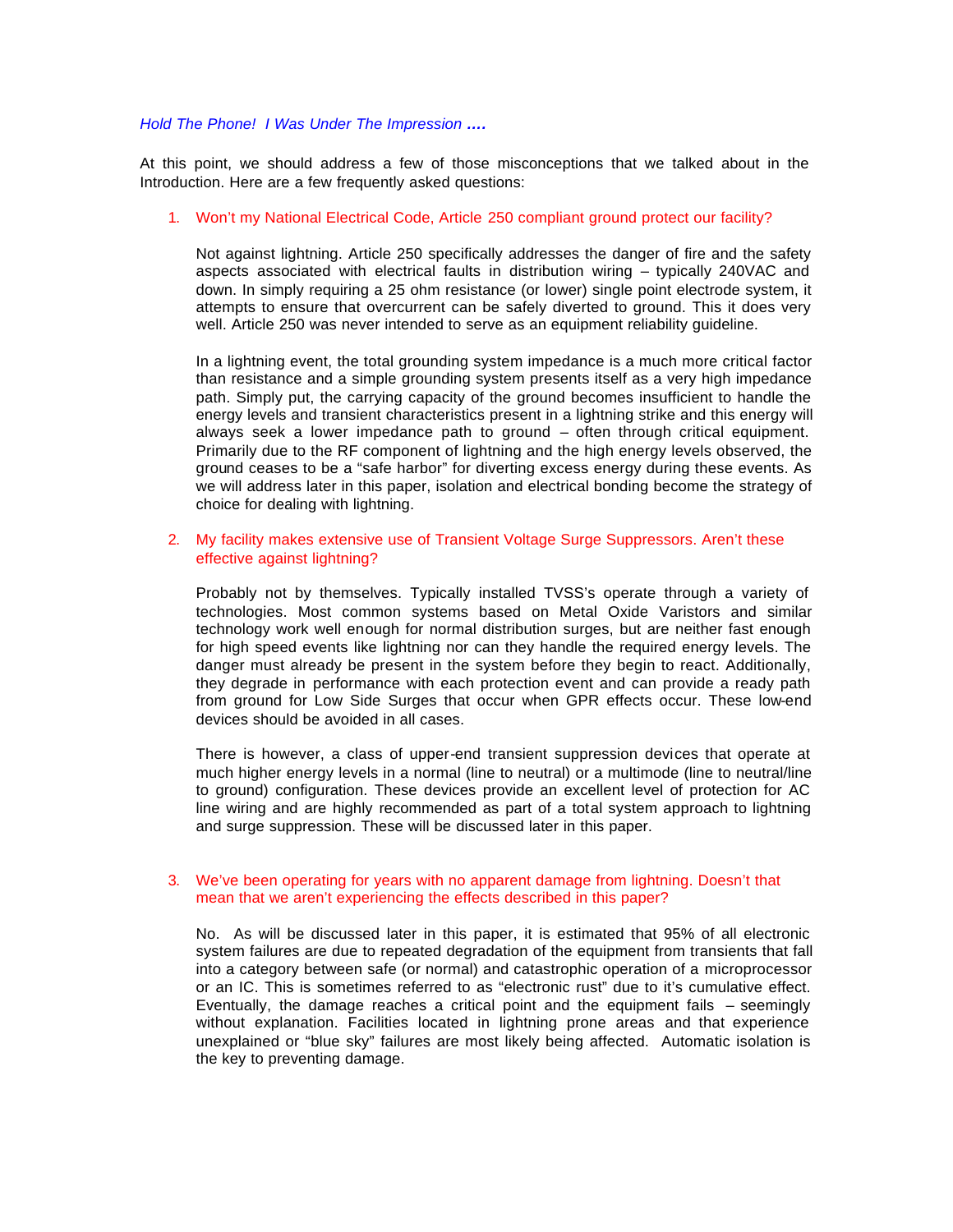4. My facility is fully insured and the limit of our liability is only \$10,000. What incentive do I have to incur the cost of better lightning protection.

Limits of liability are usually confined to direct costs of system repair or component replacement in the event of a catastrophic lightning or surge event. As discussed in Question 4 above and later in this paper, it is estimated that these events represent less than 5% of all equipment failures. Consider the following:

- Blue Sky failures represent 95% of all electronic equipment repair or replacement and are nearly impossible to positively attribute to specific causal events for insurance purposes.
- Indirect costs of equipment down time staff overtime, manual or extra security measures, loss of data, etc.
- Increased insurance premiums as a result of claims.
- Other costs.

In the experience of the authors, the actual cost of lightning and surge damage almost always greatly exceeds the cost of a well-designed protection system for most facilities. In fact, many operators find that they actually reduce operating expenses through elimination of down time and repair costs as well as the ability to negotiate decreases in insurance premiums and lower limits of deductible liability.

## *Grounding*

Grounding and bonding in a modern facility is a complex issue beyond the scope of this paper. The reader can find vast amounts of data and opinions on the subject with even the most basic of research. In summary, guidelines that will prove generally acceptable in almost any application are as follows:

- **Divert surge current as soon as possible.** The longer a surge transient exists in a monitoring or control system, the more the potential for damage exists. Hence, it is imperative to detect and divert that pulse to a safe ground plane just as quickly as possible. Short, low resistance ground runs and fast suppression systems are the key to addressing this issue.
- **Use a dedicated low impedance connection for critical systems.** The importance of this is bond to the ground plane cannot be overemphasized. Ideally, the resistance to the ground plane should be less than 0.1 ohms. While this is rarely practical, it should be the goal. This is especially true for high frequency events such as lightning during which ground reactance becomes more important to system performance than simple resistance. A direct strike of 100,000 amperes to a lightning rod with a 10 ohm connection to the ground plane could easily produce a voltage across the entire electrical system of well over 1.5 million volts. By reducing the impedance of the connection to 0.1 ohms as recommended, the same lightning surge would theoretically produce a 10,500 volt pulse that would be much easier to manage with conventional suppression methods.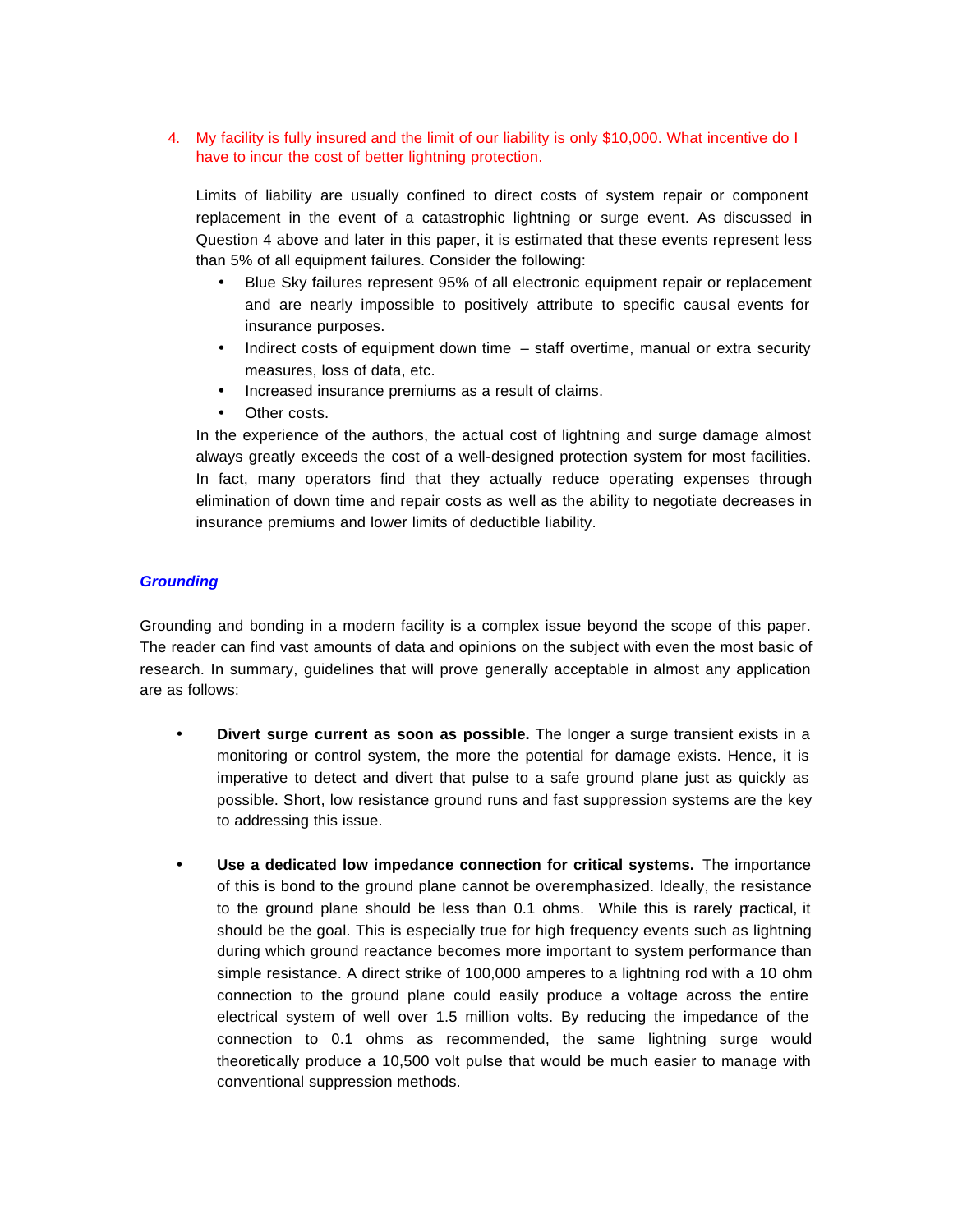• **Use a Single Point Ground System.** All the subsystems in the plant, instrumentation, communication, computers and control, and AC power, must connect to a single point ground system. This is typically referred to as "star point" grounding. Properly done, each subsystem ground is as short as possible and connects to the star point at only one point. Multiple paths to the ground plane from a subsystem inherently have different resistances. Different resistances to ground produce, again by Ohm's Law, different voltage potentials to the subsystem that result in transient surge damage to that system.



**Star Point Grounding System**

## *Instrument Solutions*

Focusing on the monitoring and control instrumentation required in modern process facilities, we find many similarities, problems, and solutions to transient surge elimination. The elements primarily are:

**Remote instruments and analyzers:** The problem is fairly well defined and very widespread. The most susceptible instruments in a typical process facility tend to fall into one of three general categories – analyzers, remote mounted instrumentation, and load/weight cells. These instruments generally employ highly sensitive microprocessors, ICs, or strain gage sensors and are often mounted on tall/isolated structures or the upper decks of process plants. Their isolation from other systems, greater mounting height (i.e. longest runs to ground) and general sensitivity make them the ideal targets for near-strike lightning effects. These devices typically require a minimum of two elements: power to operate and the means to communicate to a DCS or PLC I/O module located somewhere else in the plant. When designing applications that rely on these types of devices, it should be noted that manufacturers of these instruments rarely offer more than a minimum of surge protection as an option to the device.